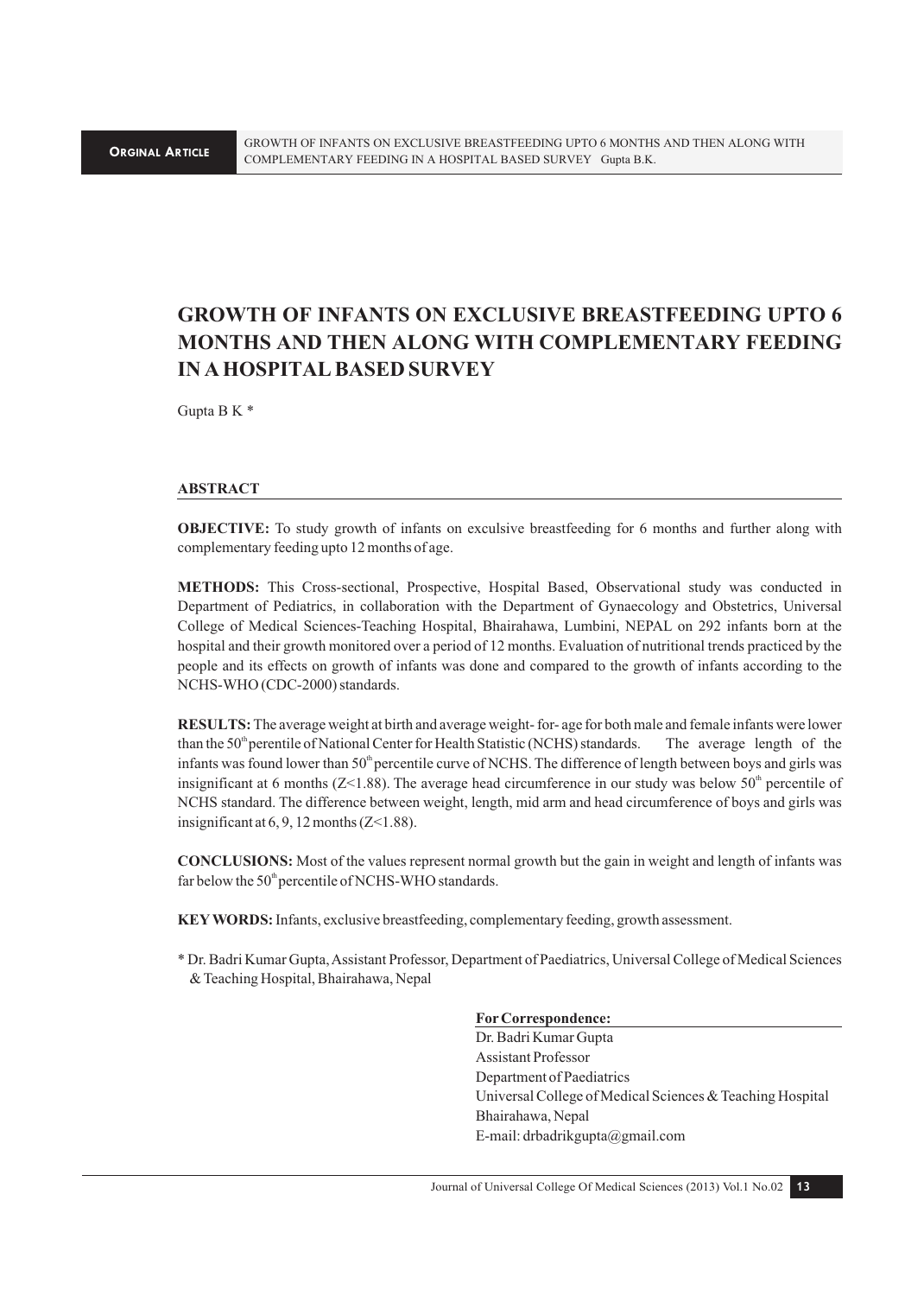GROWTH OF INFANTS ON EXCLUSIVE BREASTFEEDING UPTO 6 MONTHS AND THEN ALONG WITH COMPLEMENTARY FEEDING IN A HOSPITAL BASED SURVEY Gupta B.K.

## **INTRODUCTION**

Adequate nutrition during infancy is crucial for child survival, optimal growth and development throughout life.<sup>1</sup> The World Health Organization (WHO) recommends exclusive breastfeeding (EBF) for the first six months of life.<sup>2</sup> After six months, infants should receive nutritionally adequate and safe complementary foods while continuing to be breastfed until the age of two years or beyond. The benefit of EBF for growth, immunity and prevention of illness in young infants is undisputable.<sup>3,4</sup> It has been postulated that  $13\%$  of the current under five mortality rate could be averted by promoting proper breastfeeding practices,<sup>5</sup> which is seemingly the single most cost effective intervention to reduce child mortality in resource-constrained settings such as in Nepal.<sup>6</sup> The importance of EBF for optimal growth and development, irrespective of country of residence, is also reflected in the recent WHO growth standard for children.<sup>7</sup> Introduction of foods other than breast milk before six months of life is not only undesirable, but could also be harmful.<sup>8</sup> These foods not only displace nutritious mother's milk, but also serve as a vehicle for infectious pathogens that can lead to severe illness. Despite well-established guidelines for promotion of EBF, the adherence to EBF is quite low in many settings.<sup>9-11</sup> Childhood malnutrition and growth faltering affects more than half of children under five in developing countries, and usually starts during infancy, possibly due to improper breastfeeding and mixed feeding practices. $12$ 

#### **MATERIAL AND METHOD**

It was a in this prospective longitudinal hospital based study was conducted in the Department of Pediatrics, Universal College of Medical Sciences-Teaching Hospital, Bhairahawa, Lumbini, NEPAL on 292 infants born at the hospital and their growth monitored over a period of 12 months from Sep. 2011 to Aug. 2012.

Those newborn infants delivered in this hospital, all the babies were exclusively breastfed starting immediately after birth. The anthropometric measurements were recorded on the same day. Mothers and attendants were convinced only for breast feeding for the first six months of life and they were daily reinforced for the breastfeeding at the time of discharge from hospital they were advised motivated to come at monthly interval for anthropometric measurements and check up in pediatrics out patient department.

At every visit a thorough physical examination was carried out which included weight, length, head circumference and chest

circumference. The method used for recording anthropometric measurements were as per standard technique on a separate proforma for each child after 6 months of age, mother's were advised to give their babies breastfeeding plus complementary feeding. Mothers were interviewed to obtain information regarding weaning practices, age at which weaning started, methods of making traditional weaning foods, factors affecting weaning practices and what weaning food were obtained from family diet.

Ethical clearance from the institutional ethic committee and permission from the parents were obtained in writing.

Statistical analysis appropriate statistical tool was applied to analyse the result.

#### **RESULTS**

Out of 292 infants 152 (52.05%) were male and 140 (47.94%) were female.

The total cases who came for regular follow up till the end of study were 105, of these 68 (64.76%) were males and 37 (35.23%) were females.

According to Kuppuswamy classification of socio economics status, 15.5%, 37.1% and 48.2% babies belonged to socioeconomic class II, III and IV respectively.

Out of total 292 cases 215 (73.4%) were Hindus, 66 (22%) were Muslims and 11 (3.8%) were Christians. 72 (22.8%) cases belonged to urban area and 220 (76.3%) to rural areas.

121 (42%) mothers knew about early contact, 70(24%) knew rooming in 20(24%) knew proper position and attachment for breastfeeding and 31 (11%) knew milk expression technique. Out of the total 292 mothers 220 were from rural areas and 72 mothers were from urban areas

The age of introduction of complementary food, type and amount of food given, factors affecting weaning were studied. Out of the 172 infants left in the study at this point, 110 (64%) children were given complementary feed at 6-8 months of age, 50 (30%) were given complementary feed at 8-10 months of age and 12(7%) children were given complementary feed at 10 months of age

The types of foods used were pulses, rice, roti (wheat), milk (cow, buffalo, goat), vegetables (green leafy vegetables and potato) & fruits (banana & apple). The most common weaning food used was pulse in 118 (68%) children, next common being animal milk in 88(51.5%) children. Rice was used as complementary food in 46 (27%), vegetables and fruits in 23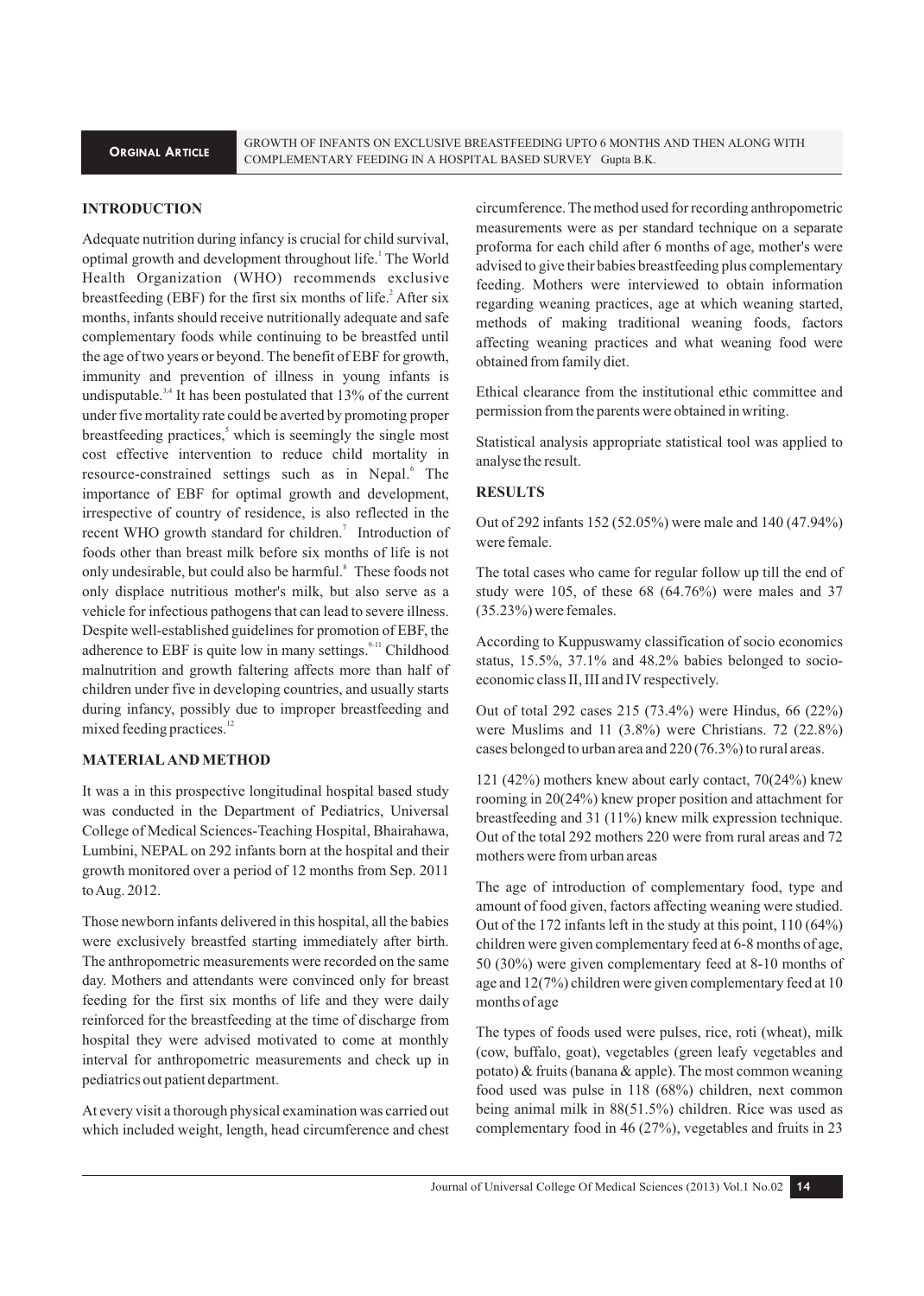$(14%)$  and roti of wheat flour in 10 (6.1%), suji was used in 6 (3.6%) and biscuit in 1 (0.4%) child. There was no relation between early or late introduction of complementary food with the type of weaning food, however, cow and buffalo milk was more frequently used in those children who were weaned early as compared to those who are weaned late.

| Age in       | At      |            |            |         | 4          |            |           |
|--------------|---------|------------|------------|---------|------------|------------|-----------|
| Month        | Birth   | Month      | Month      | Month   | Month      | Month      | Month     |
| Boys Weight  | 3.06Kg. | 3.92Kg.    | $4.65$ Kg. | 5.44Kg. | $6.12$ Kg. | $6.5$ Kg.  | 7.04Kg.   |
| S.D.         | 0.366   | 0.557      | 0.690      | 0.759   | 0.752      | 0.656      | 0.655     |
| Girls Weight | 3.01Kg. | $3.74$ Kg. | $4.5$ Kg.  | 5.21Kg. | 5.88Kg.    | $6.41$ Kg. | $6.8$ Kg. |
| S.D.         | 0.347   | 0.431      | 0.497      | 0.556   | 0.664      | 0.667      | 0.676     |

# TABLE NO. 1 AVERAGE WEIGHT IN KG. AND STANDARD DEVIATION

**Growth :** During 1<sup>st</sup> 6 months when infants were exclusively breast fed.

**Weight :** The average weight was  $3.06 \pm 0.36$ ,  $3.92 \pm 0.557$ ,  $4.65 \pm 0.690$ ,  $5.44$  Kg  $\pm 0.759$ ,  $6.12 \pm 0.752$ ,  $6.5 \pm 0.656$ ,  $7.04 \pm 0.655$ , in boys &  $3.01 \pm 0.347$ ,  $3.74 \pm 0.431$ ,  $4.51 \pm 0.497$ ,  $5.21 \pm 0.556$ ,  $5.88 \pm 0.664$ ,  $6.41 \pm 0.667$ ,  $6.84 \pm 0.676$  in girls at birth, 1, 2, 3, 4, 5 and  $6<sup>th</sup>$  months respectively (Table 1).

As it is apparent from table 4 that 58 (46.6%) boys in 4<sup>th</sup> month, 38 (29.2%);, boys in 5<sup>th</sup> month & 30 (24.2%) boys in 6<sup>th</sup> month doubled their birth weight and 33 (40.8%) girls in the 4<sup>th</sup> month, 37 (46.2%) girls in the 5<sup>th</sup> month and 11 (13.1%) girls in the 6<sup>th</sup> month also doubled their birth weight.

**Length:** The average length was  $50.5 \text{ cm} \pm 1.94$ ,  $54.3 \pm 2.05$ ,  $56.5 \pm 2.10$ ,  $60.1 \pm 2.31$ ,  $62.6 \pm 2.34$ ,  $64.8 \pm 2.14$ ,  $66.5 \pm 2.20$  in boys and  $48.1 \pm 1.83$ ,  $53.1 \pm 1.81$ ,  $56.3 \pm 1.81$ ,  $58.9 \pm 1.88$ ,  $61.7 \pm 2.15$ ,  $63.1 \pm 2.23$ ,  $64.4 \pm 2.32$ , in girls at birth, 1 2 3 4 5 and 6th month of age respectively

| TABLE NO. 2 AVERAGE HEAD CIRCUMFERENCE IN CMS. & STANDARD DEVIATION (BOYS & GIRLS) |  |  |  |  |  |
|------------------------------------------------------------------------------------|--|--|--|--|--|
|------------------------------------------------------------------------------------|--|--|--|--|--|

| Age in      | At           |          |          |           |           |             |           |
|-------------|--------------|----------|----------|-----------|-----------|-------------|-----------|
| Month       | <b>Birth</b> | Month    | Month    | Month     | Month     | Month       | Month     |
| <b>Boys</b> | 34.3Cms.     | 36.6Cms. | 38.1Cms. | 39.6 Cms. | 41.1 Cms. | 42.1 Cms.   | 43.0 Cms. |
| S.D.        | 1.166        | 1.11     | 1.113    | 1.09      | 1.11      | 1.07        | 1.04      |
| Girls       | 33.3Cms.     | 35.5Cms. | 36.9Cms. | 38.0Cms.  | 39.2Cms.  | $40.2Cms$ . | 41.3Cms.  |
| S.D.        | 0.811        | 0.924    | 0.95     | 0.95      | 1.02      | 0.984       | 0.94      |

#### Head Circumference

The average head circumference was  $34.3 \pm 1.166$ ,  $36.6 \pm 1.11$ ,  $38.1 \pm 1.113$ ,  $39.6 \pm 1.09$ ,  $41.1 \pm 1.11$ ,  $42.0 \pm 1.07$ ,  $43.0 \pm 1.07$ 1.04 cms in boys and  $33.3 \pm 0.811$ ,  $35.5 \pm 0.924$ ,  $36.9 \pm 0.95$ ,  $38.0 \pm 0.95$ ,  $39.2 + 1.02$ ,  $40.2 \pm 0.984$ ,  $41.3 \pm 0.94$ , cm in girls at birth 1, 2, 3, 4, 5  $\&$  6 months of age respectively

#### Chest Circumference

The average chest circumference was 33 ± 1.35, 34.6 ± 1.26, 36.1 ± 1.24, 37.2±1.28, 38.4 ±1.05, 39.2 ± 0.96, 40.3 ± 1.16 cm in boys and 30.4 ± 1.27, 32.6, ±1.28, 34.5 ± 1.58, 35.70 ± 1.46, 36.9 ± 1.32, 38 ± 1.23, 38.8 ± 1.27 cm. in girls at birth 1, 2, 3, 4, 5 and  $6<sup>th</sup>$  months of age respectively

# AVERAGE CHEST CIRCUMFERENCE IN CMS. & STANDARD

# Mid arm Circumference

The average mid arm circumference was  $10.0 \pm 0.8$ ,  $10.7 \pm 0.9$ ,  $11.2 \pm 0.7$ ,  $12.0 \pm 0.7$ ,  $12.5 \pm 0.72$ ,  $12.9 \pm 0.63$  and  $13.4 \pm 0.78$ cm in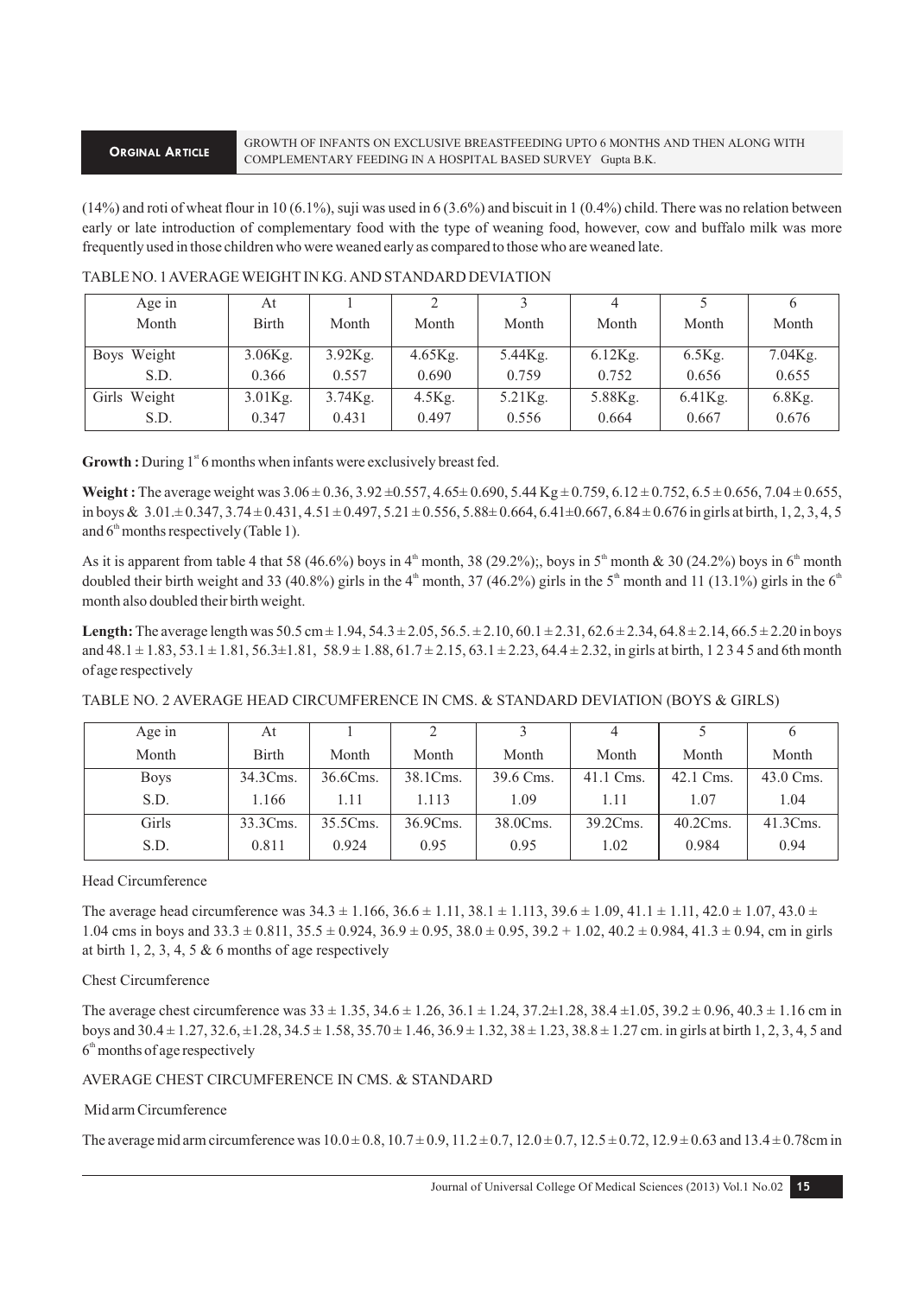#### **ORGINAL ARTICLE**

boys and  $9.6 \pm 0.8$ ,  $10.6 \pm 0.8$ ,  $11.3 \pm 0.7$ ,  $11.9 \pm 0.79$ ,  $12.5 \pm 0.924$ ,  $12.9 \pm 0.9$ ,  $13.3 \pm 0.8$  cm in girls at birth, 1, 2, 3, 4, 5 and 6 months of age respectively

| <b>Age in Month</b>               | 7          | 8            | 9          | 10           | 11         | 12           |
|-----------------------------------|------------|--------------|------------|--------------|------------|--------------|
|                                   | Month      | <b>Month</b> | Month      | <b>Month</b> | Month      | <b>Month</b> |
| Complementary Boys Weight Feed at | 7.45Kg.    | $7.96$ Kg.   | 8.29Kg.    | 8.59Kg.      | 8.85Kg.    | $9.13$ Kg.   |
| S.D.                              | 0.609      | 0.671        | 0.797      | 0.910        | 0.889      | 0.991        |
| 6-8 Month                         |            |              |            |              |            |              |
| Girls Weight                      | $7.27$ Kg. | $7.6$ Kg.    | $7.85$ Kg. | $8.08$ Kg.   | 8.35Kg.    | 8.6Kg.       |
| S.D.                              | 0.688      | 0.755        | 0.797      | 0.832        | 0.851      | 0.929        |
| Complementary Boys Weight Feed at | $7.31$ Kg. | $7.54$ Kg.   | $7.82$ Kg. | $8.14$ Kg.   | 8.38Kg.    | $8.63$ Kg.   |
| S.D.                              | 0.572      | 0.701        | 0.652      | 0.608        | 0.639      | 0.690        |
| 8-10 Month                        |            |              |            |              |            |              |
| Girls Weight                      | $7.12$ Kg. | 7.46Kg.      | $7.64$ Kg. | $7.82$ Kg.   | $8.04$ Kg. | 8.32Kg.      |
| S.D.                              | 0.607      | 0.799        | 0.758      | 0.749        | 0.699      | 0.576        |
| Complementary Boys Weight Feed at | $7.24$ Kg. | $7.52$ Kg.   | 7.83Kg.    | $8.05$ Kg.   | $8.25$ Kg. | 8.55Kg.      |
| S.D.                              | 0.370      | 0.379        | 0.399      | 0.360        | $\theta$   | 0            |
| 10 Month                          |            |              |            |              |            |              |
| Girls Weight                      | $7.10$ Kg. | 7.424Kg.     | $7.61$ Kg. | $7.81$ Kg.   | $8.02$ Kg. | 8.30Kg.      |
| S.D.                              | 0.774      | 0.662        | 0.824      | 0.361        | 0.859      | 0.600        |

# TABLE NO. 3 AVERAGE WEIGHT IN KG. AND STANDARD DEVIATION.

# AVERAGE MID ARM CIRCUMFERENCE IN CMS. & STANDARD

Growth of Children in Relation to Age of Introduction of Complementary Feed:-

**Weight :** The average weight of children who were given complementary feed at 6-8 month of age was 7.45 ± 0.609, 7.96 ± 0.671,  $8.29 \pm 0.797$ ,  $8.59 \pm 0.910$ ,  $8.85 \pm 0.889$ ,  $9.13 \pm 0.911$  kg in boys and  $7.27 \pm 0.688$ ,  $7.6 \pm 0.755$ ,  $7.85 \pm .0.797$ ,  $8.08 + 0.832$ ,  $8.35 \pm .0.797$  $0.851, 8.6 \pm 0.929$  kg. in girls at. 7, 8, 9, 10, 11 and 12 months of age respectively (Table 9). (Table 3)

In infants who were given complementary feed at 8-10 months of age, the average weight was  $7.31\pm0.572$ ,  $7.54\pm0.701$ , 7.82±0.652, 8.14±0.608, 8.38±0.639, 8.63±0.690kg in boys and 7.12±0.607, 7.46±0.779, 7.64±0.764, 7.82±0.749, 8.04±0.699, 8.30±0.576kg in girls at 7, 8, 9, 10, 11 and 12 months of age respectively.

# TABLE NO. 4 AVERAGE LENGTH IN CMS. AND STANDARD DEVIATION ACCORDING TO AGE OF INTRODUCTION OF COMPLEMENTARY FEED

| <b>Age in Month</b>               | 7         | 8            | 9            | 10           | 11           | 12           |
|-----------------------------------|-----------|--------------|--------------|--------------|--------------|--------------|
|                                   | Month     | <b>Month</b> | <b>Month</b> | <b>Month</b> | <b>Month</b> | <b>Month</b> |
| Complementary Boys Length Feed at | 68.2 Cms. | 69.7 Cms.    | 70.8 Cms.    | 71.8 Cms.    | 72.8 Cms.    | 73.8 Cms.    |
| S.D.                              | 2.03      | 2.224        | 2.25         | 2.08         | 2.03         | 2.12         |
| 6-8 Month                         |           |              |              |              |              |              |
| Girls Length                      | 65.8 Cms. | 66.9 Cms.    | 68.2 Cms.    | 69.3 Cms.    | 70.5 Cms.    | 71.6 Cms.    |
| S.D.                              | 2.00      | 2.11         | 2.10         | 1.98         | 2.23         | 2.26         |
| Complementary Boys Length Feed at | 68 Cms.   | 69.2 Cms.    | 70.3 Cms.    | 71.3 Cms.    | 72.1 Cms.    | 73.3 Cms.    |
| S.D.                              | 1.81      | 2.15         | 2.24         | 2.34         | 2.36         | 2.38         |
| 8-10 Month                        |           |              |              |              |              |              |
| Girls Length                      | 65.4 Cms. | 66.8 Cms.    | 68.0 Cms.    | 39.2 Cms.    | 70.3 Cms.    | 71.3 Cms.    |
| S.D.                              | 2.34      | 2.51         | 2.21         | 2.26         | 2.32         | 2.32         |
| Complementary Boys Length Feed at | 68.0 Cms. | 69.2 Cms.    | 70.1 Cms.    | 71.1 Cms.    | 72.1 Cms.    | 73.5 Cms.    |
| S.D.                              | 0.449     | 0.550        | 0.549        | 0.599        |              |              |
| 10 Month                          |           |              |              |              |              |              |
| Girls Length                      | 65.3 Cms. | 66.5 Cms.    | 68.0 Cms.    | 69.0 Cms.    | 70.2 Cms.    | 71.3 Cms.    |
| S.D.                              | 2.03      | 2.14         | 2.33         | 2.04         | 1.84         | 1.34         |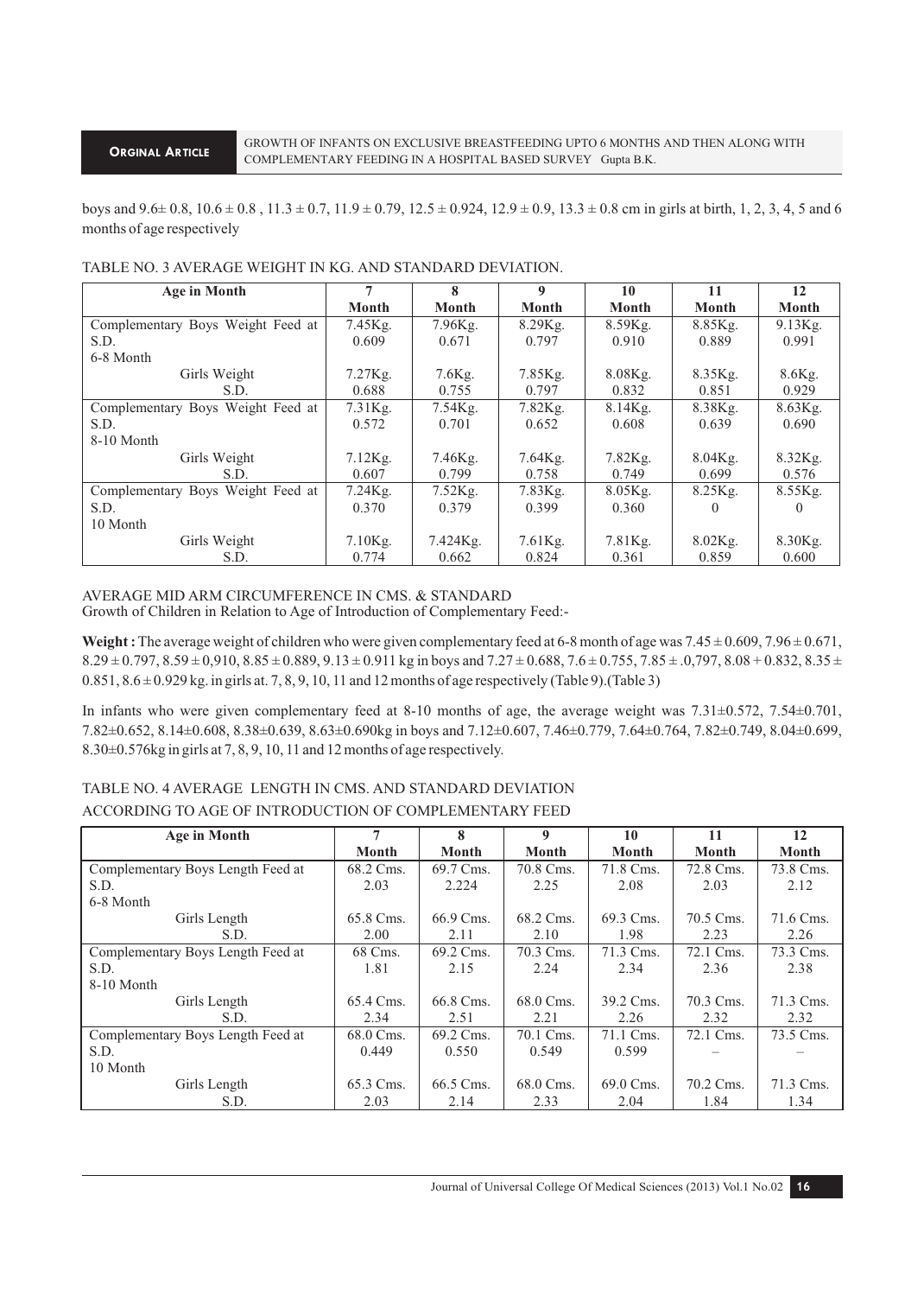## **ORGINAL ARTICLE**

**Length**: The average length in children who were weaned at 6-8 months of age was  $68.2 \pm 2.03$ ,  $69.7 \pm 2.224$ ,  $70.8 \pm 2.25$ ,  $71.8 \pm 2.25$  $2.08, 72.83 \pm 2.03 \& 73.8 \pm 2.12 \text{ cm}$ s. in boys and  $65.8 \pm 2.00, 66.9 \pm 2.11, 68.2 \pm 2.10, 69.3 \pm 1.98, 70.5 \pm 2.23 \& 71.6 \pm 2.26 \text{ cm}$ s. in girls at 7, 8, 9, 10, 11 and 12 months of age respectively

Average length of children who were weaned at 8-10 months of age was  $68 \pm 1.81$ ,  $69.2 \pm 2.15$ ,  $70.3$  2.24,  $71.3 \pm 2.34$ ,  $72.1 \pm 2.34$  $2.36, 73.3 \pm 2.38$  in boys and  $65.4 \pm 2.34, 66.8 \pm 2.51, 68.0 \pm 2.21, 69.2 \pm 2.26, 70.3 + 2.32, 71.3 + 2.32$  in girls at 7, 8, 9, 10, 11 and 12 months of age (Table 10).

When weaning was started at 10 months of age, the average length was  $68.0\pm 0.449$ ,  $69.2 \pm 0.550$ ,  $70.1 \pm 0.549$ ,  $71.1 \pm 0.549$ 0.599,  $72.0 \pm 0.73.5 \pm 0$  in boys and  $65.3 \pm 2.03$ ,  $66.5 \pm 2.14$ ,  $98.0 \pm 2.33$ ,  $69.0 \pm 2.04$ ,  $70.2 \pm 0.84$ ,  $71.3 \pm 1.34$  cm in girls at 7, 8, 9, 10, 11 and 12 months of age

| Age in Month                   | 7            | 8     | 9            | 10           | 11       | 12           |
|--------------------------------|--------------|-------|--------------|--------------|----------|--------------|
|                                | <b>Month</b> | Month | <b>Month</b> | <b>Month</b> | Month    | <b>Month</b> |
| H.C.<br>Complementary          | 43.7         | 44.2  | 44.7         | 45.2         | 45.7     | 46.1         |
| Feed at<br><b>Boys</b><br>S.D. | 1.04         | 0.951 | 1.01         | 1.00         | 0.972    | 0.829        |
| 6-8 Month<br>H.C.              | 42.1         | 42.6  | 43           | 43.5         | 44       | 44.4         |
| Girls<br>S.D.                  | 0.892        | 0.795 | 0.718        | 0.836        | 0.828    | 0.91         |
| H.C.<br>Complementary          | 43.6         | 44.1  | 44.5         | 45.1         | 45.6     | 46           |
| <b>Boys</b><br>S.D.<br>Feed at | 0.94         | 1.03  | 1.038        | 1.02         | 0.889    | 0.86         |
| 8-10 Month<br>H.C.             | 42           | 42.5  | 43.1         | 43.6         | 44       | 44.4         |
| Girls<br>S.D.                  | 0.98         | 0.92  | 0.95         | 0.92         | 1.02     | 1.11         |
| H.C.<br>Complementary          | 43.5         | 44.2  | 44.6         | 45.1         | 45.7     | 46.1         |
| S.D.<br>Feed at<br><b>Boys</b> | 0.400        | 0.449 | 0.450        | 0.300        | $\Omega$ | $\theta$     |
| 10 Month<br>H.C.               | 42           | 42.4  | 43           | 43.5         | 44       | 44.3         |
| Girls<br>S.D.                  | 0.664        | 0.856 | 0.814        | 0.866        | 0.998    | 0.713        |

TABLE NO.5 AVERAGE HEAD CIRCUMFERENCE IN CMS. AND STANDARD DEVIATION

**Head Circumference:** The relation of head circumference to the age of introduction of complementary feeding was not found of much relevance.

The gain in head circumference was slightly higher in groups of children who were given complements at 6-8 months of age. However it was not found to be statistically significant

# **DISCUSSION**

**Weight:** Average weight at birth and the average weight gain per month and average age wise weights for both male and female infants in our study were lesser than the average weight gain per month of American children. Our values were lower than the  $50<sup>th</sup>$ percentile of National center for Health Statistics (NCHS).<sup>[13]</sup> The weight curve is near to 25<sup>th</sup> percentile curve of NCHS figures up to the age of 6 months.

On comparing the average weight with NCHS standard, it was observed that the average weight in our study for male infants was 3.0, 3.92, 4.65, 5.44, 6.12, 6.5 and 7.04 Kg at birth, 1, 2, 3, 4, 5, and 6 months of age.

The average weight for girls in our study was 3.01, 3.74, 4.51, 5.21, 5.88, 6.41 and 6.84. Our values are lower than 25th percentile of NCHS.

When the weight has been plotted on the growth chart, most of the values represent normal growth but there is a downward trend in percentile chart in comparison to NCHS values. Hence it appears that growth of the babies fed exclusively on breast milk is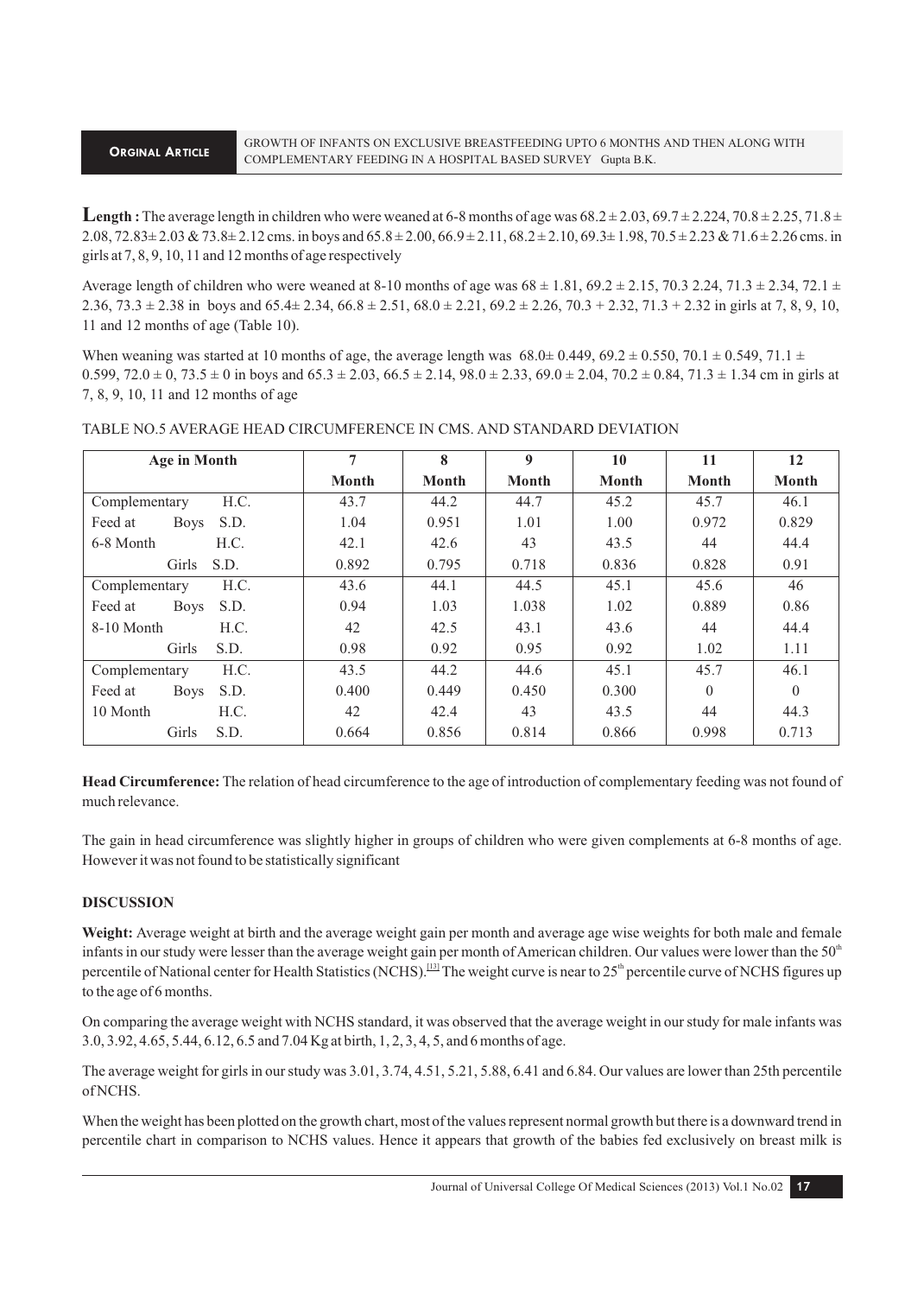different that artificially fed babies belonging to high socioeconomic status (NCHS).

**Length:** The average gain in length in first, 2nd and 4th month are lower in male infants and in 3rd month in female infants. The values are comparable at 3, 4 and 5th month of age in male and 2, 3, 4 and 5 months in female infants with 50th percentile values of NCHS.

The average length in our study was 50.5 cm, 54.3, 56.5, 60.1, 62.6, 64.8 and 66 cm in male infants and 48.8, 53.2, 56.3, 58.9, 61.7, 63.1, and 64.4 cm in female infants at birth 1, 2, 3, 4, 5 and 6 months of age respectively.

**Head Circumference:** The average gain in head circumference in males in our study is comparable to the 50th percentile value of NCHS for 1, 3, 4, 5, 6 months but it is lower in 2nd month in male infants.

The average gain in head circumference in case of female infants is comparable in 1, 2, 4, 5 and 6 months except in 3rd month in which it is lower than the  $50<sup>th</sup>$  percentile values of NCHS.

The average head circumference values in our study is 34.3, 36.6, 36, 39.6, 41.1 and 43 cm. in male infants and 33.3, 35.5, 36.9, 38.0, 39.9, 40.2 & 41.3 cm. in female infants at birth, 1, 2, 3, 4, 5 and  $6<sup>th</sup>$  months of age.

Statistically if one compares with the 50th percentiles of NCHS chart, the difference of average length is found to be significant for 2, 3, & 4 months  $(Z > 1.88)$  and is insignificant (Z< 1.88) for 1 and 6 months for male infants. It is insignificant  $(Z>1.88)$  in 1, 2, 3, 4 & 5 months and is significant in 6 month for female infants. This means that in early infancy the average gain in length is better in both male and female infants, hence it may be true to say that the values given for length in NCHS percentiles chart are similar to the linear growth values of our exclusively breastfed babies.

There is no available standard data of NCHS for chest circumference and mid arm circumference.

# GROWTH IN RELATION TO THE AGE OF WEANING WEIGHT AND LENGTH

In the present study infants who were weaned early (6-8 month) have shown the better gain in weight and length in comparison to children weaned later. However infants weaned up to the age of 10 months also had similar growth as those of weaned early. The study by Khan M.U from rural Bangladesh is similar to our study who also observed gain in weight and length in children weaned early, mid or late and found that

weight, $14$  and length gain was almost similar in all the groups up to the age of 24 months irrespective of the time of weaning. Khan has explained this by high occurrence of diarrheal disease in all the weaned group. The study is also comparable to study at Cambridge by Whitehead and Paulas they found that breastfed babies exhibited a demonstrably faster growth velocity up to 3 months than NCHS.<sup>15</sup> After four months or so this upward trend was reversed, growth velocity decelerated more quickly than that of NCHS.

The relation of weaning age and head circumference was not found relevant. The gain in head circumference was slightly higher for children who were weaned at 6-8 months of age.

There was no relation with the age of weaning and mid-arm circumference. The mid arm circumference was found to be almost equal in all children either weaned early or late.

#### **CONCLUSION**

The overall growth of children in present study irrespective of age of weaning was found lower to the NCHS standard. The average weight of both boys and girls was far below the NCHS 50 percentile. This could be explained by the reason that the NCHS WHO reference data for infants is representative of the United States population demographically and in terms of breast feeding prevalence.

In general breastfed infants tend to gain weight more rapidly in the first 2 to 3 months. From 6 to 12 months breast fed infants tend to weigh less than formula fed infants.

In our study the difference of length between boys and girls was insignificant at 6 months  $(Z<1.88)$ .

The average gain in length in our study was comparatively better than gain in weight throughout the period of study. The average head circumference in our study was below 50th percentile of NCHS standard. The difference between head circumference of boys and girls was insignificant at 6, 9, 12 months  $(Z < 1.88)$ 

The average mid-arm circumference values are not available in NCHS standard. There was not much difference between the mid arm circumference of boys and girls  $(Z < 1.88)$ throughout the period of study.

Children weaned at 6-8 months of age had better growth during this period than those weaned late, but at 1 year of age all infants have similar growth irrespective of weaning age.

#### **CONFLICT OF INTEREST :** None

## **ROLE OF FUNDING SOURCE :** None